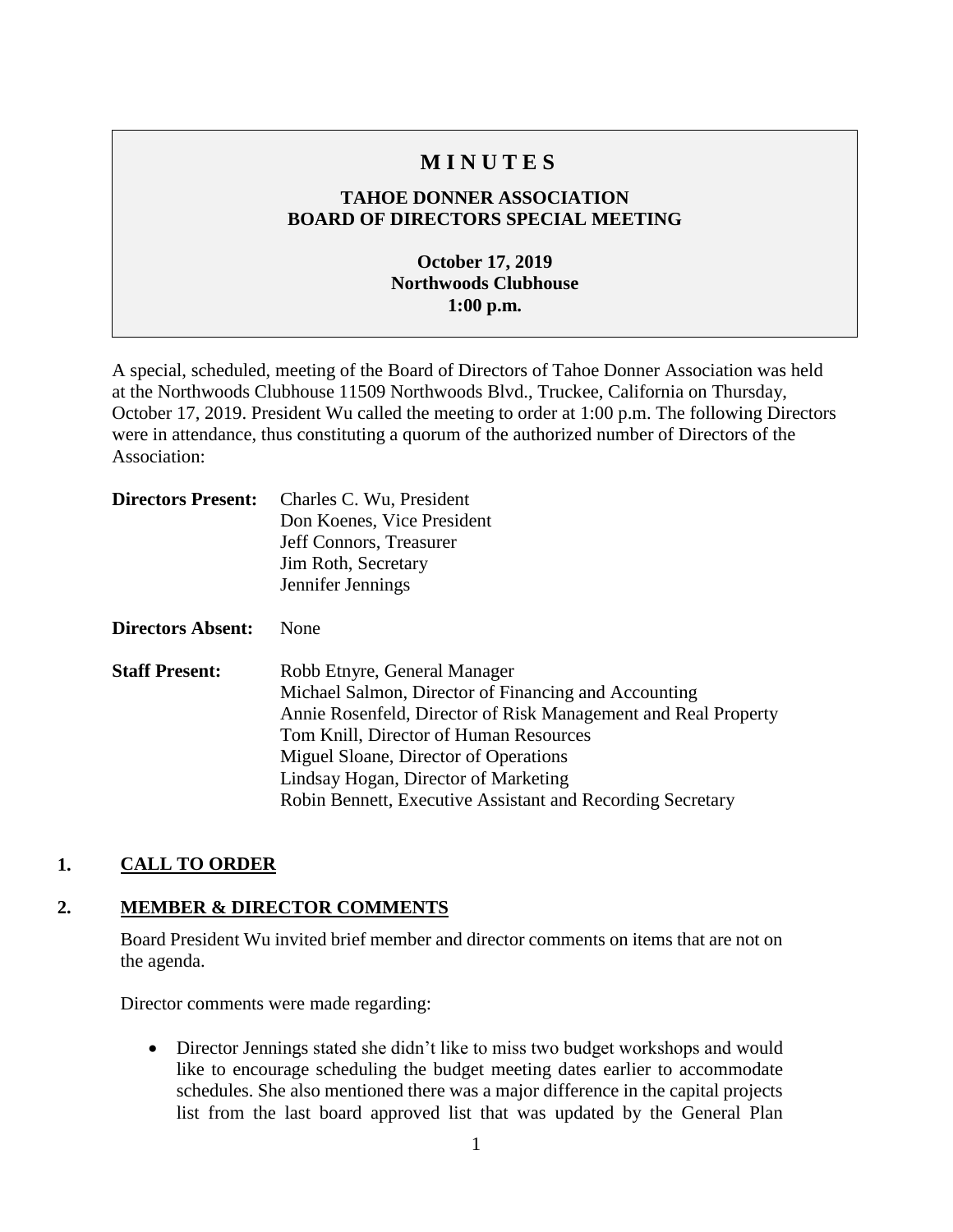Committee. She also mentioned the covered stairway cost of \$50,000 and asked what that was spent on. Director Jennings also stated from the September 20 meeting to date the budget options have changed and the option given by the board wasn't listed, she is adamant about not increasing pricing for food and beverage. Director Jennings is in favor of keeping the New Equipment Fund and Development Fund separate.

• Director Wu stated that the board was very clear on asking for a flat budget and he has yet to see that as an option. He also commented about the golf course and the Reserve Replacement Fund.

Member comments were made regarding:

- A member commented on the annual assessment and a couple of other budget items that are up for decision.
- A member commented about the second part of the meeting on September 20 and was unclear about the direction given to Mike Salmon for the budget.

Members may submit additional comments by email to the Board of Directors at [board@tahoedonner.com.](mailto:board@tahoedonner.com) (Members are recognized to comment on agenda items as they occur).

## **3. DISCUSSION: 2020 BUDGET WORKSHOP WITH FINANCE AND GENERAL PLAN COMMITTEES**

(Michael Salmon, Director of Finance & Accounting)

The Board of Directors discussed the following items during the 2020 Budget Workshop with the Finance and General Plan Committees:

- Overview of Current Draft Recommended 2020 Budget and changes since the September 20 workshop
- Capital Funds Review
- Operating Fund Rates Review
- Discussion of Budget Draft Changes (if any)

Director Wu moved towards option 1 with an \$80 increase in assessment fees and adjust the Replacement Reserve Funds the motion was not seconded. Motion died.

Director Roth was in favor of Option 3 provided by staff or something closer to Option 3. Mr. Roth pointed out that Option 1 showed an approximately \$2 million decrease in the ending fund balance of the Reserve Replacement Fund and an approximately \$1 million decrease in the ending fund balance of the Development Fund. Mr. Roth proposed an additional increase of about \$150 in the annual assessment, to about \$2,200, to keep a flat projected ending fund balance in the Development Fund rather than having the ending fund balance decrease by about \$1 million. Mr. Roth shared his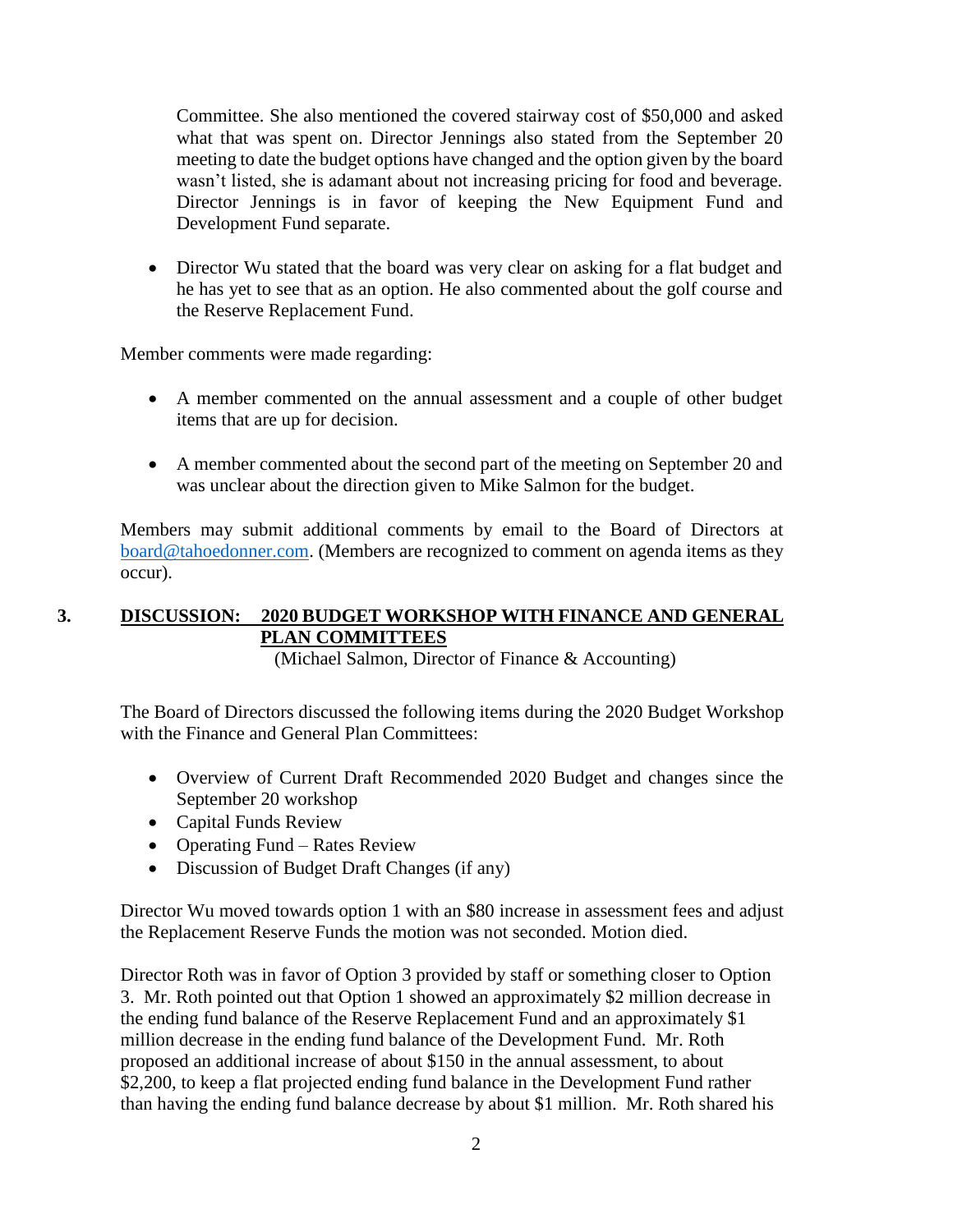opinion that we should be saving money for a large known future expense rather than losing ground.

Director Jennings was in favor of option 1 with the \$100 increase as proposed by staff.

Director Koenes was in favor of option 1 as well.

After discussion, Director Wu moved to approve option 1 recommended by staff with a \$100 assessment fee increase seconded by Director Jennings. Motion passed:  $3 - 2$ . Director Roth and Director Connors No.

Director Roth moved to approve the proposed annual assessment amounts in option 1 proposed by staff seconded by Director Koenes. Motion passed: 4 – 1. Director Connors No.

## **4. BREAK- taken at 3:23**

### **The Board of Directors reconvened at 3:37 p.m.**

# **5. DISCUSSION: 2020 BUDGET WORKSHOP WITH FINANCE AND GENERAL PLAN COMMITTEES**

(Michael Salmon, Director of Finance & Accounting)

The Board of Directors continued the discussion of the following items during the 2020 Budget Workshop with the Finance and General Plan Committees:

- Operating Fund Rates Review
- Discussion of Budget Draft Changes (if any)

Director Koenes moved to direct staff to prepare a final budget for Saturday seconded by Director Jennings. Motion Passed: 5 – 0.

Director Roth moved to approve managements recommendation to transfer \$1million to the Replacement Reserve Fund seconded by Director Connors. Motion Passed:  $5 - 0$ 

Director Roth moved to approve the Development Fund schedule and amend the item covered stairway to heated walkway and reduce the amount to \$100,000 and amend the ending language seconded by Director Jennings. Motion Passed: 3 - 2. Director Wu and Director Connors No.

Director Roth moved to direct management to incorporate rate schedule in the final budget to be voted on Saturday seconded by Director Wu. Motion Passed:  $5 - 0$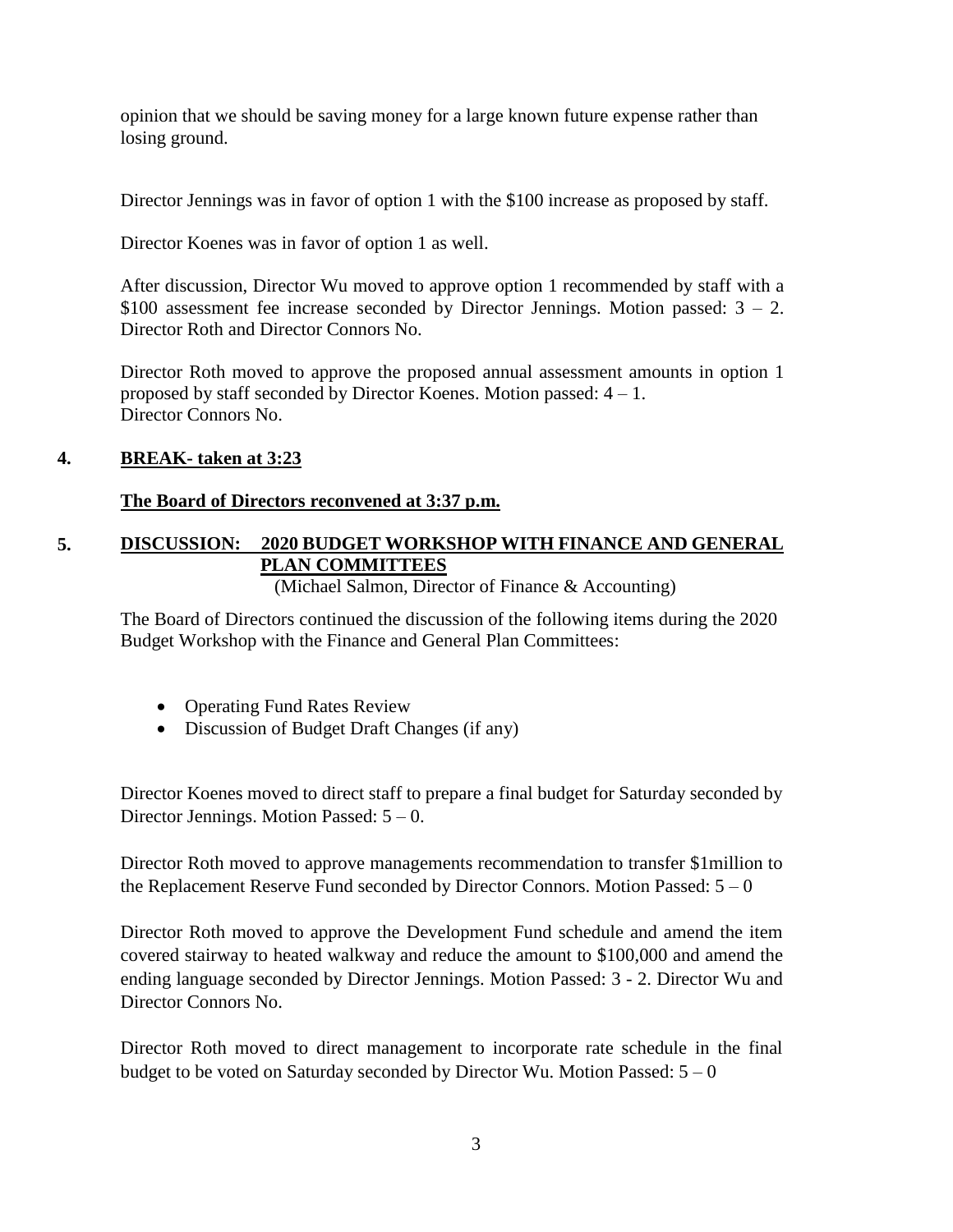## **6. DISCUSSION/ACTION: AUDIT FIRM SELECTION**

Director of Accounting and Finance, Mike Salmon gave a brief update on the audit firm interviews that were held. Director Jennings commented that the selection has been in executive session in the past. There was consensus by the board to move to executive session to discuss the audit firm selection.

#### **The Board adjourned to executive session at 4:41 p.m.**

### **7. EXECUTIVE SESSION (closed to members)**

The Board of Directors discussed the selection of an audit firm during executive session.

The Board of Directors adjourned executive session at 5:02 p.m. and reconvened to open session.

#### **Open Session:**

Director Connors moved to approve the audit firm selection of McClintock Accountancy Firm to become Tahoe Donner auditors for the year ending 2019 and make record that this is not a reflection of the service that has been provided by Gilbert Associates. The Board has asked the General Manger to notify Gilbert's office via written correspondence seconded by Director Koenes. Motion Passed: 4 – 1. Director Jennings Abstain.

Director Jennings moved to adjourn back to executive session seconded by Director Koenes at 5:04 p.m.

## **8. ADJOURNMENT**

There was consensus by the board to adjourn the meeting at 6:47 p.m.

Submitted by:

Jim Roth, Board of Directors Secretary

\_\_\_\_\_\_\_\_\_\_\_\_\_\_\_\_\_\_\_\_\_\_\_\_\_\_\_\_\_\_\_\_\_\_\_\_\_\_

## **SECRETARY'S CERTIFICATE**

I, Jim Roth, Secretary of Tahoe Donner Association, do hereby certify that the foregoing is a true and correct copy of the minutes of the Tahoe Donner Association Board of Directors special meeting held on October 17, 2019 as approved by the Board members in attendance and constituting a quorum at a duty convened subsequent meeting of the Board.